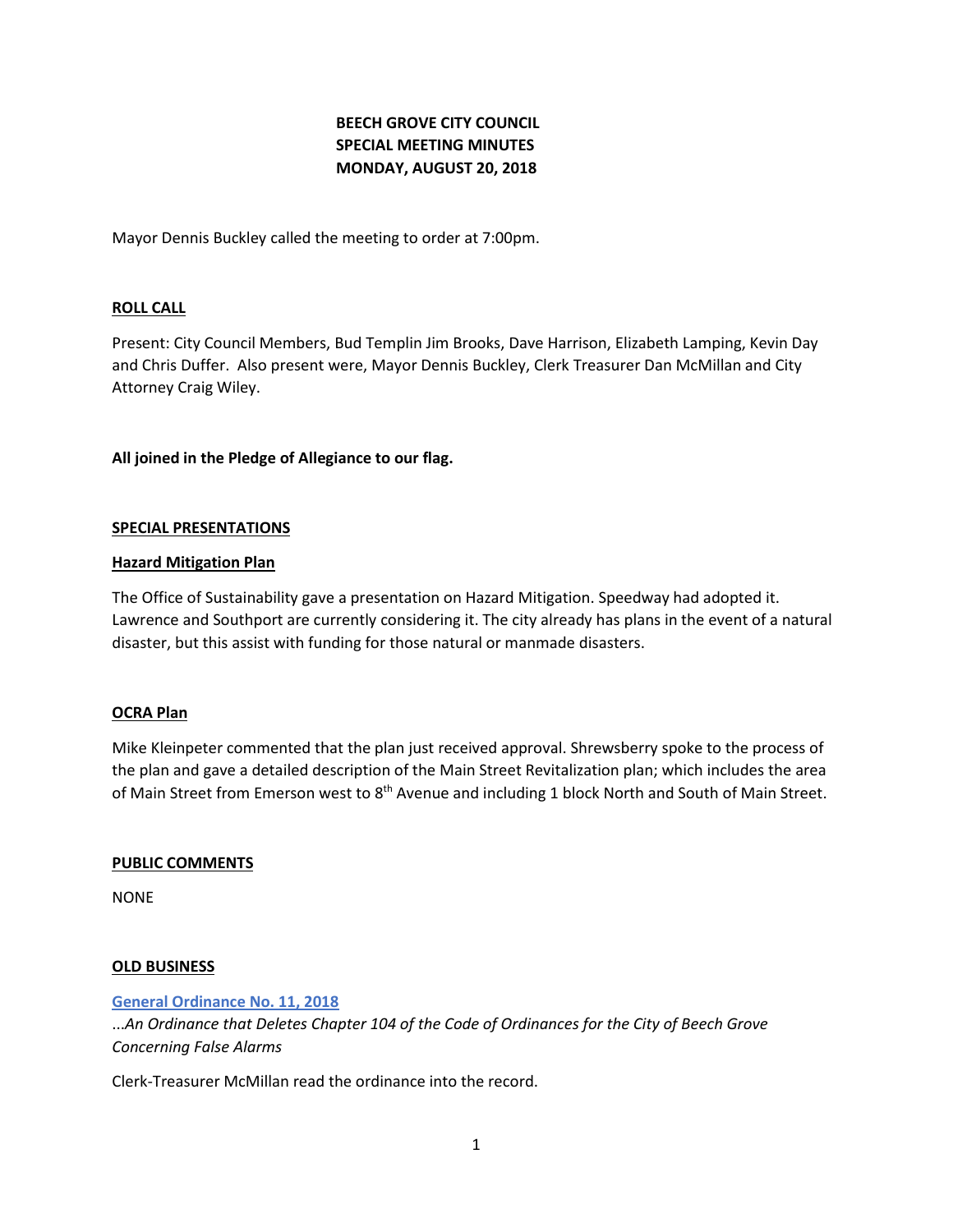Councilor Brooks moved to approve the ordinance. Councilor Lamping seconded the Motion; which was approved by unanimous voice vote. General Ordinance No. 11, 2018 was approved on Third and Final Reading.

## **[General Ordinance No.12, 2018](http://www.beechgrove.com/uploads/1/0/1/2/10129925/general_ordinance_12_2018.pdf)**

...*Amends Chapter 36 of the Code of Ordinances for the City of Beech Grove City Policies*

Tabled on August 6, 2018

## **NEW BUSINESS**

# **Community Crossings Grant**

Each road in the City of Beech Grove is scored. That paperwork is in your packet.

Brian Pierson, United Consulting gave a brief explanation of the Community Crossings Grant and paperwork as well as the process that is required for submission for the Grant. He also explained that beginning in 2019 the State will call for projects twice a year in January and July.

There is a \$1,000,000.00 cap on what can be requested by each municipality per year. The City can make application for additional funding this year for a project to be completed on 4th Avenue, provided the City can fund this.

Councilor Templin moved to approve the project provided the City can fund this. Councilor Day seconded the Motion; which was approved by unanimous voice vote.

# **IDEM/ERS**

Information was provided regarding tank removal.

## **DPW/FIRE/POLICE UPDATES**

All three departments gave updates on equipment's and their needs.